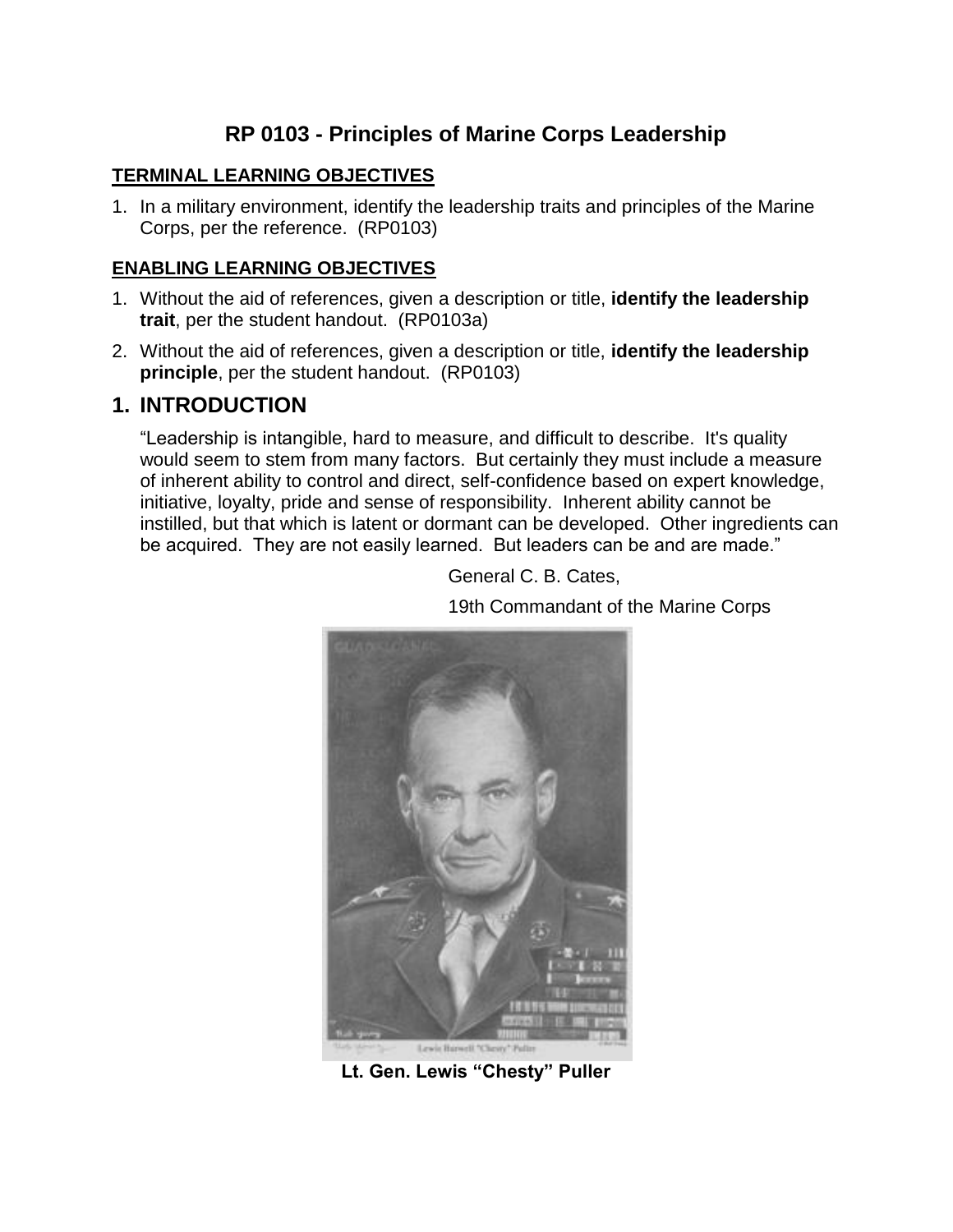Lt. Gen. Puller steadily worked his way up the ranks proving his outstanding leadership qualities. He received a direct commission and began collecting awards for valor. By the time he retired from the Marine Corps in 1951 he had earned more awards than any Marine in history; five Navy Crosses, the Distinguished Service Cross, the Silver Star, two Legions of Merit with "V" device, the Bronze star with "V" device, the Bronze Star, the Air Medal and the Purple Heart.

The traits and principles of leadership are the basic fundamentals that Marines use to develop their own leadership abilities and that of their subordinates. There are 14 leadership traits and 11 leadership principles listed in this lesson.

# **2. 14 Leadership Traits**

The fourteen leadership traits can be remembered with the acronym **JJ-DIDTIEBUCKLE:** 

- - **J**ustice
- - **J**udgment
- **D**ependability
- **I**nitiative
- - **D**ecisiveness
- - **T**act
- - **I**ntegrity
- - **E**nthusiasm
- - **B**earing
- - **U**nselfishness
- - **C**ourage
- - **K**nowledge
- **L**oyalty
- **E**ndurance

## **Justice**

*Definition* - Giving reward and punishment according to the merits of the case in question. The ability to administer a system of rewards and punishments impartially and consistently.

*Significance* - The quality of displaying fairness and impartiality is critical in order to gain the trust and respect of subordinates and maintains discipline and unit cohesion, particularly in the exercise of responsibility.

*Example* - Fair apportionment of tasks by a squad leader during field day.

# **Judgment**

*Definition* - The ability to weigh facts and possible courses of action in order to make sound decisions.

*Significance* - Sound judgment allows a leader to make appropriate decisions in the guidance and training of his/her Marines and the employment of his/her unit. A Marine who exercises good judgment weighs pros and cons accordingly when making appropriate decisions.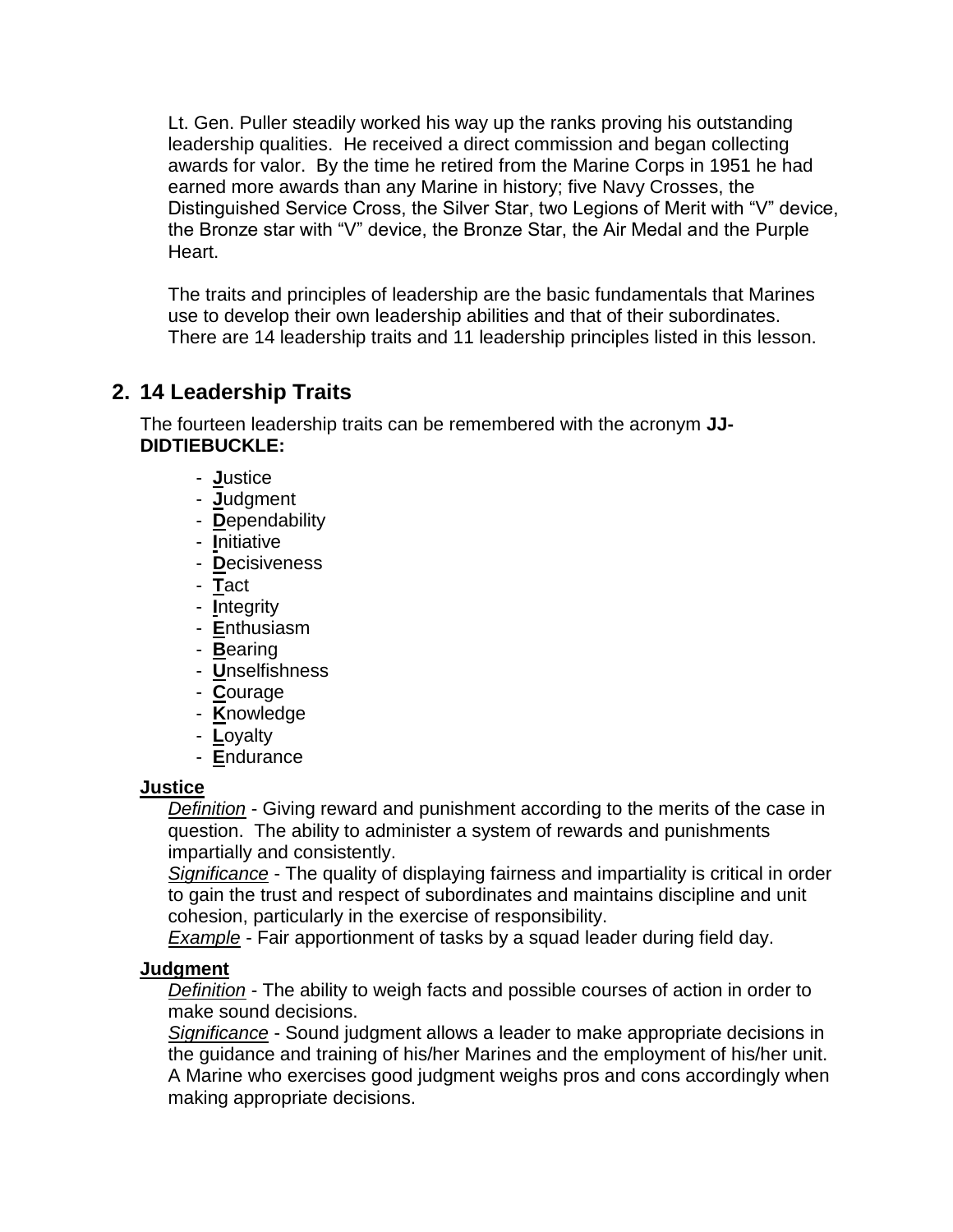*Example* - A Marine properly apportions his/her liberty time in order to relax as well as to study.

#### **Dependability**

*Definition* - The certainty of proper performance of duty.

*Significance -* The quality that permits a senior to assign a task to a junior with the understanding that it will be accomplished with minimum supervision. *Example* - The squad leader ensures that his/her squad falls out in the proper uniform without having been told to by the platoon sergeant.

#### **Initiative**

*Definition* - Taking action in the absence of orders.

*Significance* - Since an NCO often works without close supervision; emphasis is placed on being a self-starter. Initiative is a founding principle of Marine Corps Warfighting philosophy.

*Example* - In the unexplained absence of the platoon sergeant, an NCO takes charge of the platoon and carries out the training schedule.

### **Decisiveness**

*Definition* - Ability to make decisions promptly and to announce them in a clear, forceful manner.

*Significance* - The quality of character which guides a person to accumulate all available facts in a circumstance, weigh the facts, and choose and announce an alternative which seems best. It is often better that a decision be made promptly than a potentially better one be made at the expense of more time.

*Example* - A leader, who sees a potentially dangerous situation developing, immediately takes action to prevent injury from occurring.

#### **Tact**

*Definition* - The ability to deal with others in a manner that will maintain good relations and avoid offense. More simply stated, tact is the ability to say and do the right thing at the right time.

*Significance* - The quality of consistently treating peers, seniors, and subordinates with respect and courtesy is a sign of maturity. Tact allows commands, guidance, and opinions to be expressed in a constructive and beneficial manner. This deference must be extended under all conditions regardless of true feelings.

*Example* - A Marine discreetly points out a mistake in drill to an NCO by waiting until after the unit has been dismissed and privately asking which of the two methods are correct.

#### **Integrity**

*Definition* - Uprightness of character and soundness of moral principles. The quality of truthfulness and honesty.

*Significance -* A Marine's word is his/her bond. Nothing less than complete honesty in all of your dealings with subordinates, peers, and superiors is acceptable.

*Example* - A Marine who uses the correct technique on the obstacle course, even when he/she cannot be seen by the evaluator.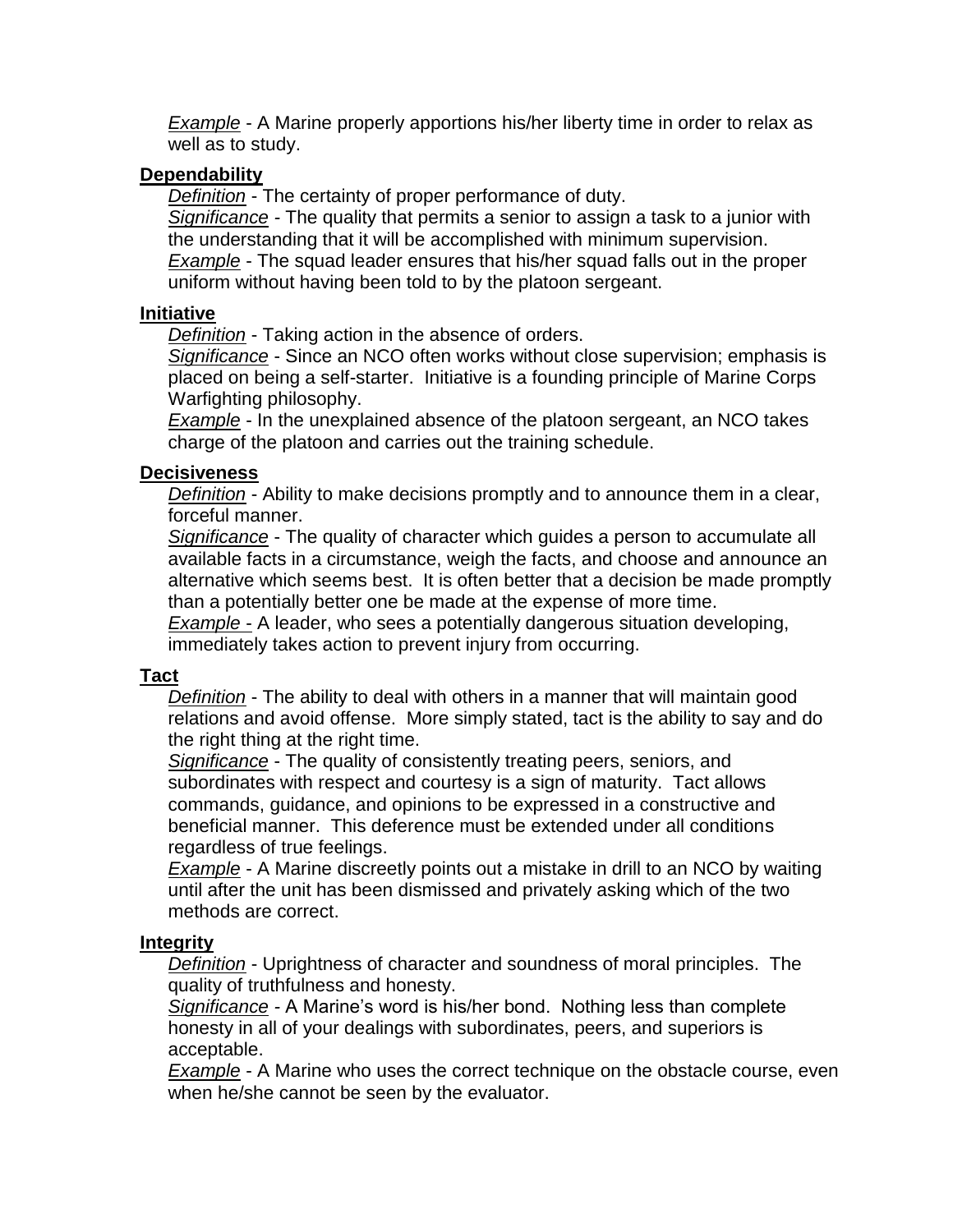### **Enthusiasm**

*Definition -* The display of sincere interest and exuberance in the performance of duty.

*Significance* - Displaying interest in a task and optimism that can be successfully completed greatly enhances the likelihood that the task will be successfully completed.

*Example* - A Marine who leads a chant or offers to help carry a load that is giving someone great difficulty while on a hike despite being physically tired, he encourages his fellow Marines to persevere.

### **Bearing**

*Definition* - Creating a favorable impression in carriage, appearance, and personal conduct at all times.

*Significance* - The ability to look, talk, and act like a leader whether or not these manifestations indicate one's true feelings.

*Example* - Wearing clean uniforms, boots, and collar devices. Avoiding profane and vulgar language. Keeping a trim, fit appearance.

#### **Unselfishness**

*Definition* - Avoidance of providing for one's own comfort and personal advancement at the expense of others.

*Significance -* The quality of looking out for the needs of your subordinates before your own is the essence of leadership. This quality is not to be confused with putting these matters ahead of the accomplishment of the mission.

*Example* - An NCO ensures all members of his unit have eaten before he does, or if water is scarce, he will share what he has and ensure that others do the same.

## **Courage**

*Definition* - Courage is a mental quality that recognizes fear of danger or criticism, but enables a Marine to proceed in the face of danger with calmness and firmness.

*Significance* - Knowing and standing for what is right, even in the face of popular disfavor. The business of fighting and winning wars is a dangerous one; the importance of courage on the battlefield is obvious.

*Example* - Accepting criticism for making subordinates field day for an extra hour to get the job done correctly.

#### **Knowledge**

*Definition* - Understanding of a science or an art. The range of one's information, including professional knowledge and understanding of your Marines. *Significance* - The gaining and retention of current developments in military and naval science and world affairs is important for your growth and development. *Example* - The Marine who not only knows how to maintain and operate his assigned weapon, but also knows how to use the other weapons and equipment in the unit.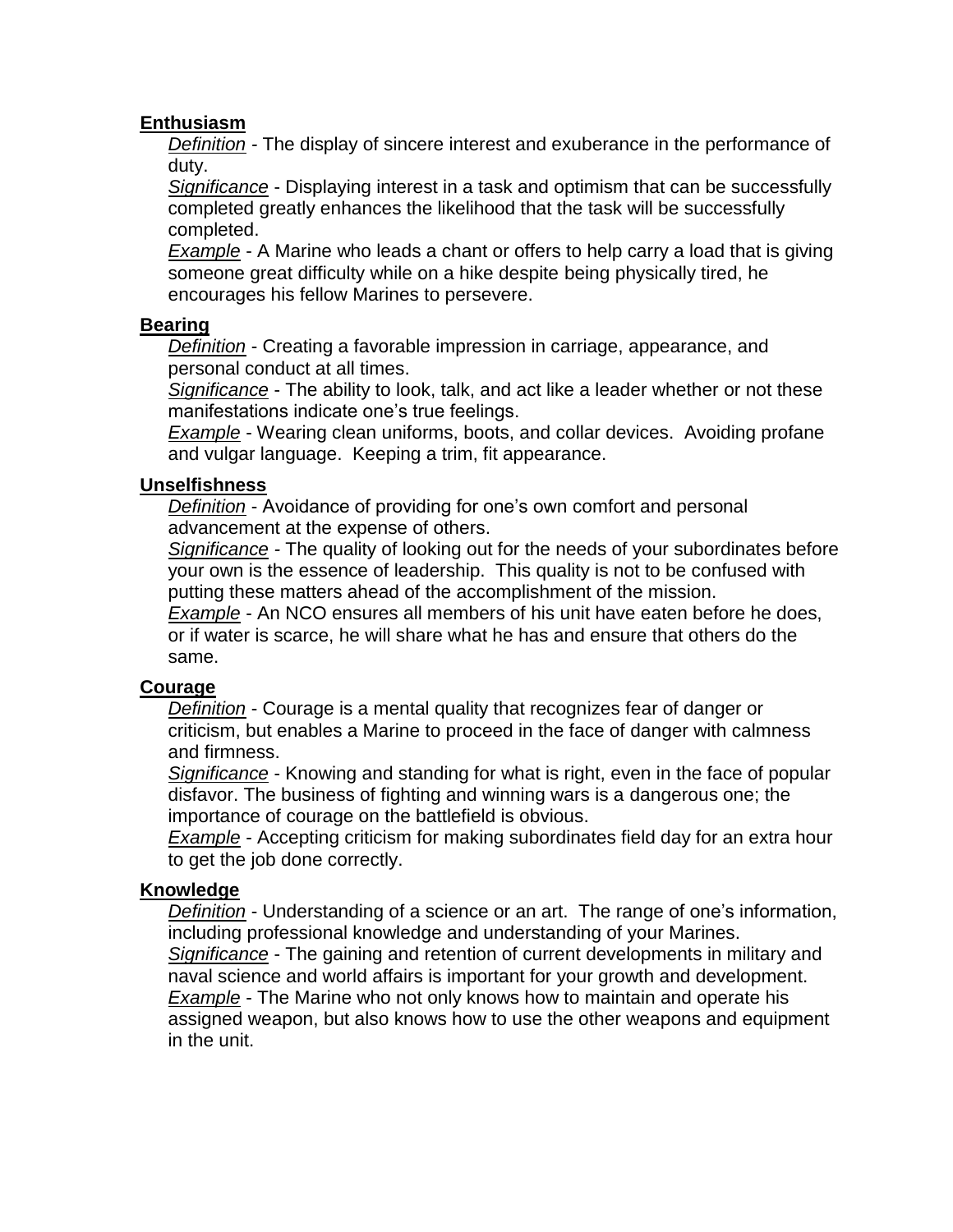## **Loyalty**

*Definition* - The quality of faithfulness to country, Corps, unit, seniors, subordinates and peers.

*Significance* - The motto of the Marine Corps is *Semper Fidelis*, Always Faithful. You owe unswerving loyalty up and down the chain of command.

*Example* - A Marine displaying enthusiasm in carrying out an order of a senior, though he may privately disagree with it.

#### **Endurance**

*Definition* - The mental and physical stamina measured by the ability to withstand pain, fatigue, stress, and hardship.

*Significance* - The quality of withstanding pain during a conditioning hike in order to improve stamina is crucial in the development of leadership. Leaders are responsible for leading their units in physical endeavors and for motivating them as well.

*Example* - A Marine keeping up on a 10-mile forced march even though he/she has blisters on both feet.

# **3. 11 Leadership Principles**

#### **Know Yourself and Seek Self Improvement**

- This principle of leadership should be developed by the use of leadership traits. Evaluate yourself by using the leadership traits and determine your strengths and weaknesses.
- You can improve yourself in many ways. To develop the techniques of this principle:
	- Make an honest evaluation of yourself to determine your strong and weak personal qualities
	- Seek the honest opinions of your friends or superiors
	- Learn by studying the causes for the success and failures of others
	- Develop a genuine interest in people
	- Master the art of effective writing and speech
	- Have a definite plan to achieve your goal

## **Be Technically And Tactically Proficient**

- A person who knows their job thoroughly and possesses a wide field of knowledge. Before you can lead, you must be able to do the job. Tactical and technical competence can be learned from books and from on the job training. To develop this leadership principle of being technically and tactically proficient, you should:
	- Know what is expected of you then expend time and energy on becoming proficient at those things
	- Form an attitude early on of seeking to learn more than is necessary
	- Observe and study the actions of capable leaders
	- Spend time with those people who are recognized as technically and tactically proficient at those things
	- Prepare yourself for the job of the leader at the next higher rank
	- Seek feedback from superiors, peers and subordinates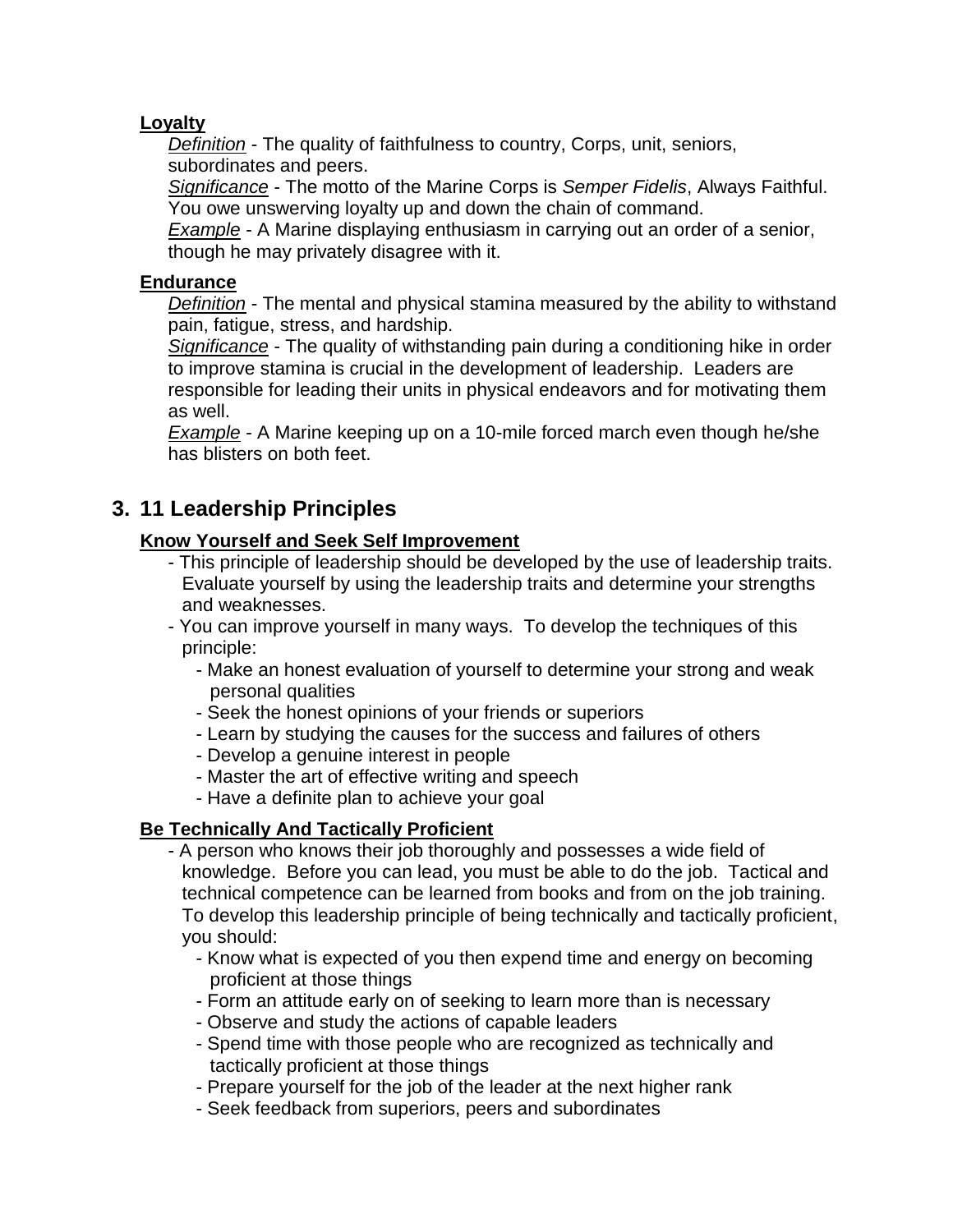## **Know Your People And Look Out For Their Welfare**

- This is one of the most important of the leadership principles. A leader must make a conscientious effort to observe his Marines and how they react to different situations. A Marine who is nervous and lacks self-confidence should never be put in a situation where an important decision must be made. This knowledge will enable you as the leader to determine when close supervision is required.
- To put this principle in to practice successfully you should:
	- Put your Marines welfare before you own
	- Be approachable
	- Encourage individual development
	- Know your unit's mental attitude; keep in touch with their thoughts
	- Ensure fair and equal distribution of rewards
	- Provide sufficient recreational time and insist on participation

# **Keep Your Personnel Informed**

- Marines by nature are inquisitive. To promote efficiency and morale, a leader should inform the Marines in his unit of all happenings and give reasons why things are to be done. This is accomplished only if time and security permits. Informing your Marines of the situation makes them feel that they are a part of the team and not just a cog in a wheel. Informed Marines perform better.
- The key to giving out information is to be sure that the Marines have enough information to do their job intelligently and to inspire their initiative, enthusiasm, loyalty, and convictions.
- Techniques to apply this principle are:
	- Whenever possible, explain why tasks must be done and the plan to accomplish a task
	- Be alert to detect the spread of rumors. Stop rumors by replacing them with the truth
	- Build morale and espirit de corps by publicizing information concerning successes of your unit
	- Keep your unit informed about current legislation and regulations affecting their pay, promotion, privileges, and other benefits

# **Set The Example**

- A leader who shows professional competence, courage and integrity sets high personal standards for himself before he can rightfully demand it from others. Your appearance, attitude, physical fitness and personal example are all on display daily for the Marines and Sailors in your unit. Remember, your Marines and Sailors reflect your image!
- Techniques for setting the example are to:
	- Show your subordinates that you are willing to do the same things you ask them to do
	- Maintain an optimistic outlook
	- Conduct yourself so that your personal habits are not open to criticism
	- Avoid showing favoritism to any subordinate
	- Delegate authority and avoid over supervision, in order to develop leadership among subordinates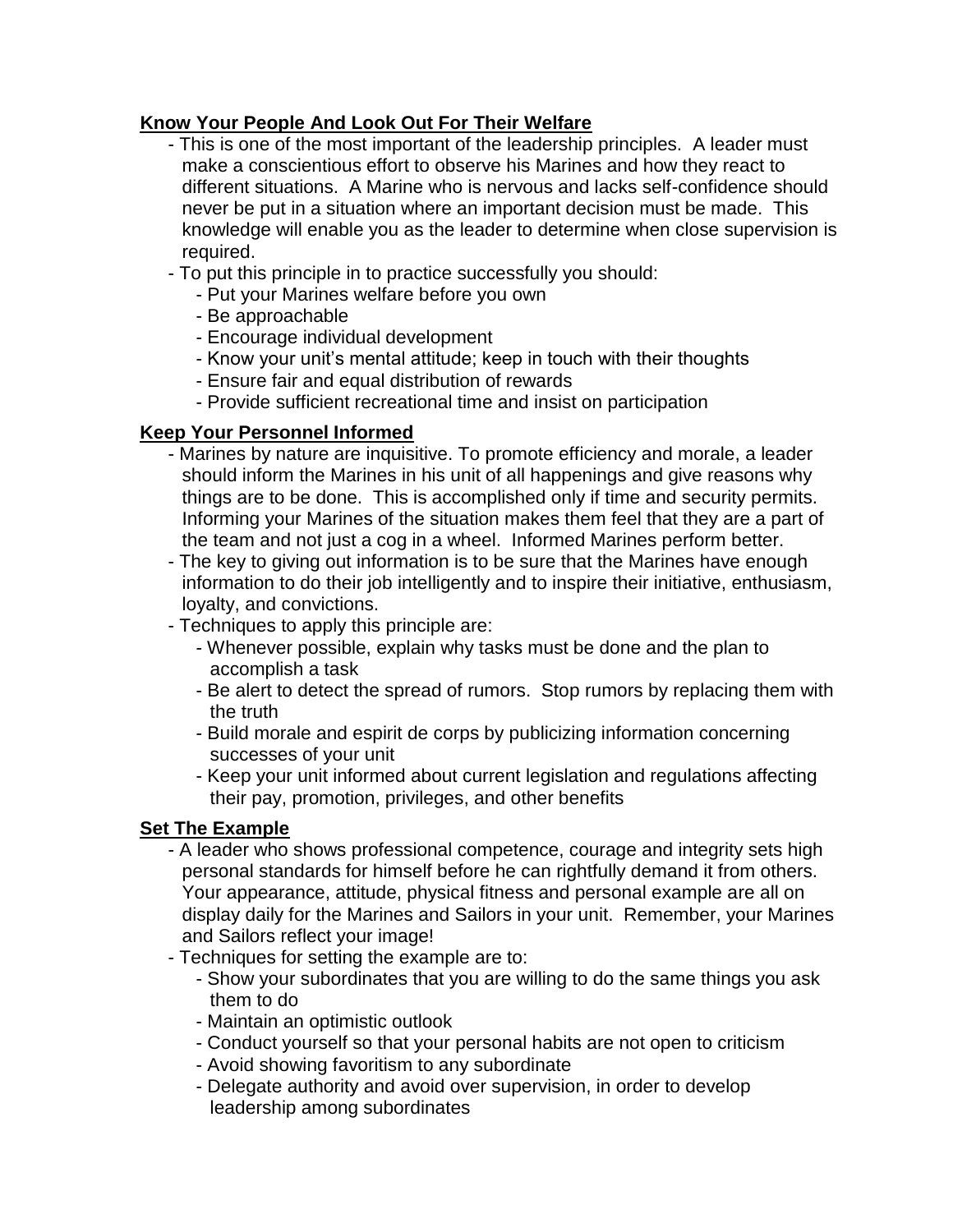- Leadership is taught by example

### **Ensure That The Task Is Understood, Supervised, and Accomplished**

- Leaders must give clear, concise orders that cannot be misunderstood, and then by close supervision, ensure that these orders are properly executed. Before you can expect your men to perform, they must know what is expected of them.
- The most important part of this principle is the accomplishment of the mission. In order to develop this principle you should:
	- Issue every order as if it were your own
	- Use the established chain of command
	- Encourage subordinates to ask questions concerning any point in your orders or directives they do not understand
	- Question subordinates to determine if there is any doubt or misunderstanding in regard to the task to be accomplished
	- Supervise the execution of your orders
	- Exercise care and thought in supervision; over supervision will hurt initiative and create resentment, while under supervision will not get the job done

### **Train Your Marines And Sailors As A Team**

- Teamwork is the key to successful operations. Teamwork is essential from the smallest unit to the entire Marine Corps. As a leader, you must insist on teamwork from your Marines. Train, play and operate as a team. Be sure that each Marine knows his/her position and responsibilities within the team framework.
- To develop the techniques of this principle you should:
	- Stay sharp by continuously studying and training
	- Encourage unit participation in recreational and military events
	- Do not publicly blame an individual for the team's failure or praise just an individual for the team's success
	- Ensure that training is meaningful, and that the purpose is clear to all members of the command
	- Train your team based on realistic conditions
	- Insist that every person understands the functions of the other members of the team and the function of the team as part of the unit

## **Make Sound And Timely Decisions**

- The leader must be able to rapidly estimate a situation and make a sound decision based on that estimation. Hesitation or a reluctance to make a decision leads subordinates to lose confidence in your abilities as a leader. Loss of confidence in turn creates confusion and hesitation within the unit.
- Techniques to develop this principle include:
	- Developing a logical and orderly thought process by practicing objective estimates of the situation
	- When time and situation permit planning for every possible event that can reasonably be foreseen
	- Considering the advice and suggestions of your subordinates before making decisions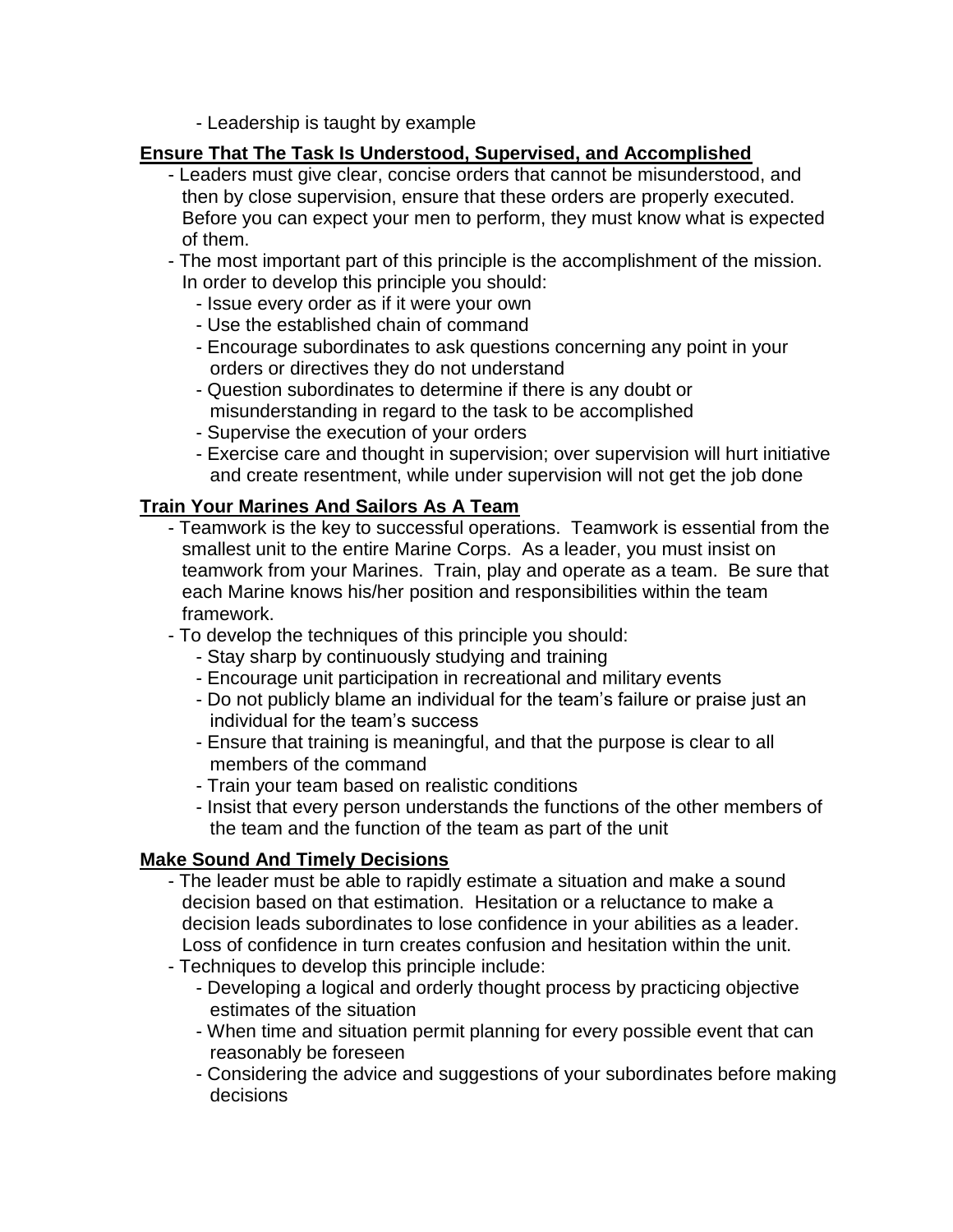- Considering the effects of your decisions on all members of your unit

### **Develop A Sense Of Responsibility Among Your Subordinates**

- Another way to show your Marines you are interested in their welfare is to give them the opportunity for professional development. Assigning tasks and delegating authority promotes mutual confidence and respect between leader and subordinates*.* It also encourages subordinates to exercise initiative and to give wholehearted cooperation in accomplishment of unit tasks. When you properly delegate authority, you demonstrate faith in your Marines and increase authority, and increase their desire for greater responsibilities.
- To develop this principle you should:
	- Operate through the chain of command
	- Provide clear, well thought out directions
	- Give your subordinates frequent opportunities to perform duties normally performed by senior personnel
	- Be quick to recognize your subordinates' accomplishments when they demonstrate initiative and resourcefulness
	- Correct errors in judgment and initiative in a way, which will encourage the individual to try harder
	- Give advice and assistance freely when your subordinates request it
	- Resist the urge to micro manage
	- Be prompt and fair in backing subordinates
	- Accept responsibility willingly and insist that your subordinates live by the same standard

## **Employ Your Command Within its Capabilities**

- A leader must have a thorough knowledge of the tactical and technical capabilities of the command. Successful completion of a task depends upon how well you know your unit's capabilities. If the task assigned is one that your unit has not been trained to do, failure is very likely to occur. Failures lower your unit's morale and self esteem. Seek out challenging tasks for your unit, but be sure that your unit is prepared for and has the ability to successfully complete the mission.
- Techniques for development of this principle are to:
	- Avoid volunteering your unit for tasks that are beyond their capabilities
	- Be sure that tasks assigned to subordinates are reasonable
	- Assign tasks equally among your subordinates
	- Use the full capabilities of your unit before requesting assistance

## **Seek Responsibilities And Take Responsibility**

- For professional development, you must actively seek out challenging assignments. You must use initiative and sound judgment when trying to accomplish jobs that are required by your grade. Seeking responsibilities also means that you take responsibility for your actions. Regardless of the actions of your subordinates, the responsibility for decisions and their application falls on you.
- Techniques in developing this principle are to: